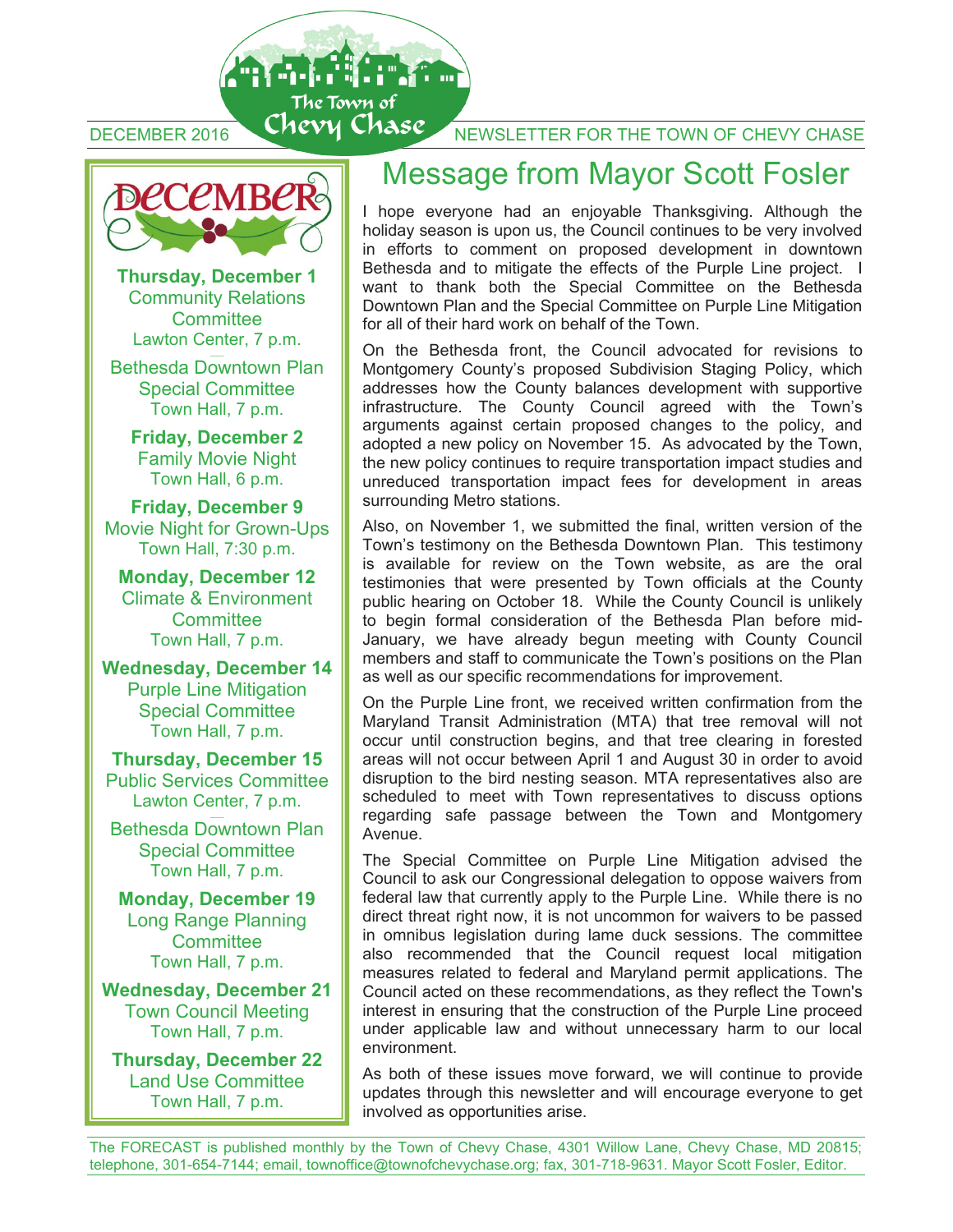# TOWN EVENTS

The following events are brought to you by the Community Relations Committee. **To RSVP for an event, please send an email to townoffice@townofchevychase.org or call 301-654-7144.** 

### Family Movie Night – "Monkey Kingdom" Friday, December 2, 6 p.m., Town Hall

Disney Nature continues to introduce kids to our cousins in the wild with *Monkey Kingdom*, a charming film (94% Rotten Tomato rating) that gets us close to animals in their own environment. Tina Fey's narration is full of good humor to please adults while being a child-friendly film, from the silly soundtrack - "Hey Hey We're the Monkees" - to sweetly goofy monkey antics. Kids will cheer Maya & her baby's journey. Arrive at 5:45 for pizza, snacks & drinks. Movie begins at 6:00. 85 minutes long. Children must be accompanied by an adult.

### Movie Night for Grown-Ups - "Seymour, An Introduction" Friday, December 9, 7:30 p.m., Town Hall

*Seymour: An Introduction* is an inspiring film by the actor Ethan Hawke, with a Rotten Tomatoes ranking of 100%. It is a loving portrait of Hawke's friend and mentor Seymour Bernstein, an acclaimed pianist who quit a successful concert career at the age of 50 to become a piano teacher. By 15, Seymour was teaching and soon was on the concert trail, but he hated the commercial side of things and was tormented by anxiety when performing - so he just stopped. Bernstein, a puckish man with an unabashed love of music, was well into his 80s when they shot the film. This movie is being shown at the request of neighbors who used the feedback forms handed out at events last year. Come at 7:30 for savory snacks & wine. Movie begins at 7:50, for 81 transporting minutes.

## 21<sup>st</sup> Annual Holiday Buffet for Seniors and Retirees Wednesday, December 14, 12 p.m., Town Hall

Join friends and neighbors at the 21<sup>st</sup> annual Holiday Buffet for Town Seniors and Retirees on Wednesday, December 14 at noon in the Town Hall. While you feast on a delicious meal, you will have a chance to visit with old friends and meet some new ones.

### An Evening at Round House Theatre Thursday, December 15, 8 p.m.

Join your friends and neighbors for an evening at the Round House Theatre (4545 East-West Hwy.) Thursday, December 15, 8 p.m. "Miss Bennet: Christmas at Pemberley" is set two years after *Pride and Prejudice* and follows your favorite characters as they celebrate in the home of Mr. & Mrs. Darcy. This is a Christmas story of family, young love, and bright futures. Please email or call the Town office to learn how to purchase your ticket at a discounted cost of \$30. Tickets must be purchased by December 8. Please gather before the show in the Patron's Lounge to meet & greet.

## Brighten the Holidays for Domestic Violence Victims

It's time for the 4<sup>th</sup> annual Holiday Gift Drive. We are collecting gift cards for local victims of domestic violence - clients of the Montgomery County Abused Persons Program and Chesapeake Counseling. As in past years, we know you will again be generous and extend a helping hand to these needy families. You may either purchase \$10 or \$20 gift cards for stores such as Target, Marshalls, Kohl's, Ross, Giant, or Sears and deliver the cards to the Town Office, or put them in Ann Wild's mail slot at 7104 Oakridge Ave. (If you wish to receive a donation receipt, be sure to include your name and email address.) Cards are collected thru Friday, December 16. Or Contact Cathy Wolf at wolfcs@starpower.net if you prefer to "adopt" a family.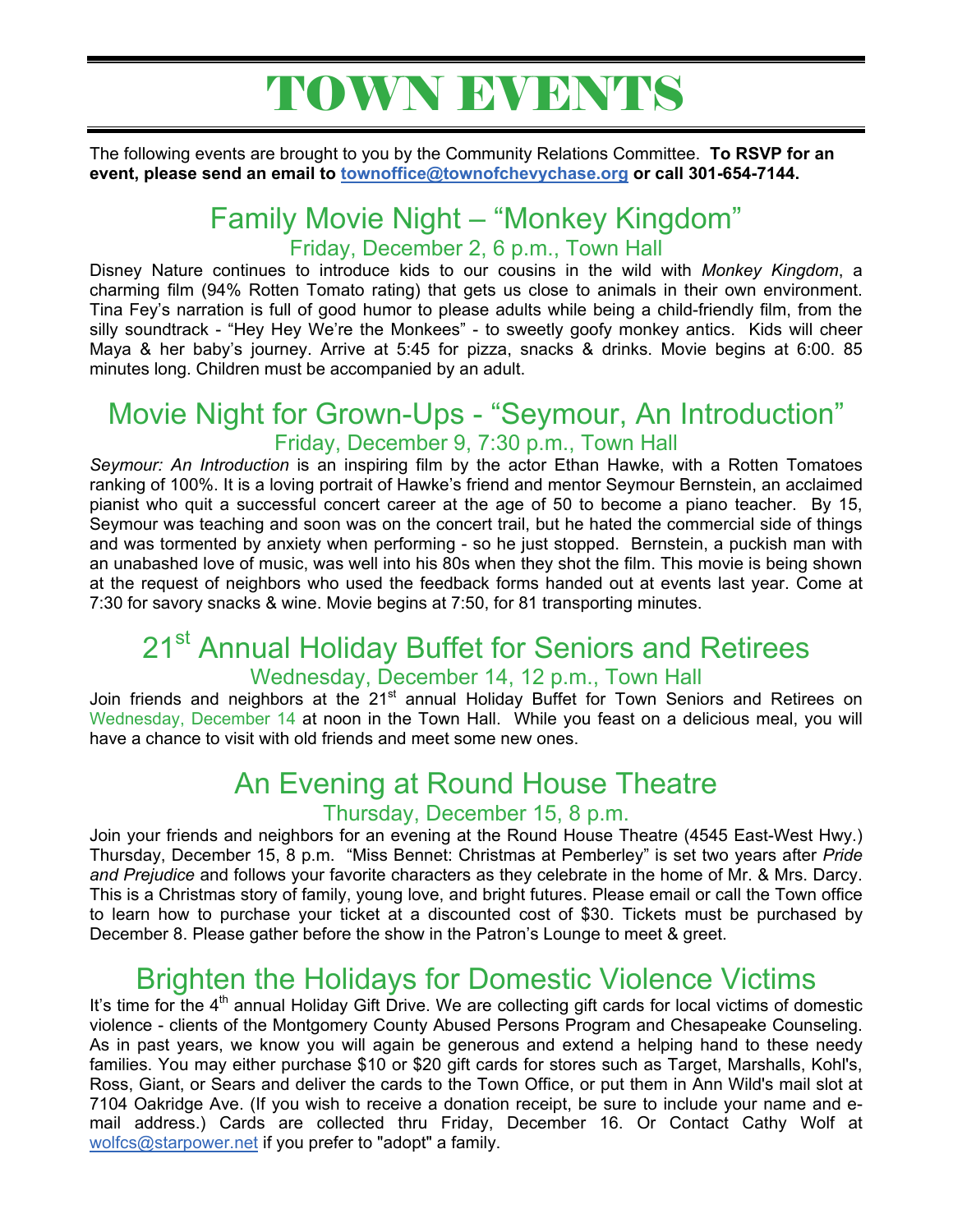# TOWN UPDATES

#### Leaf Vacuuming To End on December 19

Vacuum trucks will collect leaves continuously, street by street, until Monday, December 19. A map detailing the collection schedule is available on the Town website. All

leaves should be raked to the curb, not into the street. After collection has ended, please place leaves in reusable containers or paper yard waste bags and place them at the curb by 7 a.m. for Monday pickup.

#### Preparations for Winter Weather

The Town's Winter Weather Preparedness flyer is available on the Town website at www.townofchevychase.org. We encourage you to review this information before the winter season begins.

#### No Parking on Grass or Sidewalks

We want to remind residents that the Town prohibits parking any vehicle on the grass area between the curb and/or gutter and sidewalk, or parking on any sidewalk. Also, the County Code, which is applicable in the Town, prohibits parking opposite to the flow of traffic (left wheels to curb). Please be courteous to your neighbors by observing these rules.

#### Doggie Do and Doggie Don't

The Town office has received numerous complaints about dog waste being left on the grounds of Chevy Chase Elementary School and on other public areas in Town. The Town has installed numerous Dogi-Pots in Town, including three around the elementary school. Leaving dog waste on school grounds is unlawful and poses a health hazard to children and others who use the school's outdoor recreational facilities. We appreciate your cooperation in addressing this issue.

#### Crime Watch

Please report all suspicious activity and crimes to the Montgomery County police at the nonemergency number: 301-279-8000. For emergencies or crimes in progress, call 911. Any information you can give to the police will help to make us safer. In addition, please report incidents to the Town office at 301-654-7144 so that we can notify our off-duty Montgomery County police officers.

# AROUND CHEVY CHASE

## Journalist Steve Roberts Tells A Tale of Two Suburbs Sunday, December 4, 4 p.m., Lawton Community Center

Longtime Bethesda resident and journalist Steve Roberts will compare the history and evolution of Bethesda and Chevy Chase in an illustrated lecture, "A Tale of Two Suburbs: Bethesda and Chevy Chase," hosted by the Chevy Chase Historical Society at the Jane E. Lawton Community Center on Sunday, December 4, at 4 p.m. Admission is free, and the community is welcome.

Roberts will unveil his new book, *Bethesda and Chevy Chase,* which uses dozens of vintage photographs – many from the CCHS Archive – to show how Bethesda and Chevy Chase developed along two different streetcar lines into distinctly different communities. Bethesda became a bustling commercial center; Chevy Chase, a planned enclave of leafy residential neighborhoods. But Roberts notes that the two communities share many important institutions, a past and a future.

In time for holiday gift-giving, Roberts' new book will be available for sale and signing following his talk. Questions about the December 4 program may be directed to CCHS at 301/656-6141 or chevychasehistory@msn.com